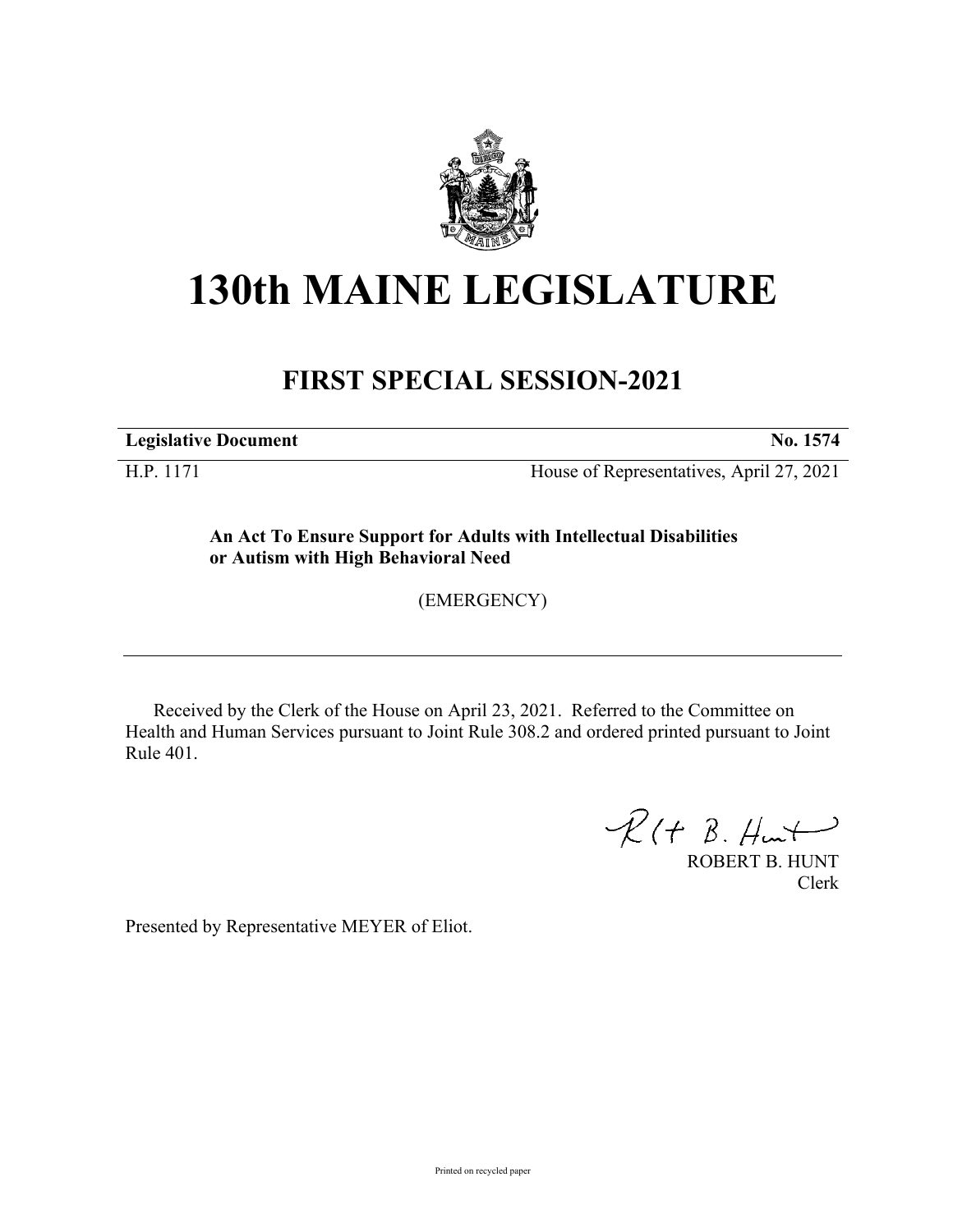1 **Emergency preamble. Whereas,** acts and resolves of the Legislature do not 2 become effective until 90 days after adjournment unless enacted as emergencies; and

3 **Whereas,** the Department of Health and Human Services does not currently propose 4 or require specialized reimbursement rates, also known as behavior add-ons, to providers 5 of positive behavioral support and behavior management services to persons with 6 intellectual disabilities or autism experiencing a personal crisis that could lead to the loss 7 of their home, program or employment; and

8 **Whereas,** providers of positive behavioral support and behavior management services 9 to persons with intellectual disabilities or autism are unable to manage situations that 10 involve specialized training because the reimbursement rates are insufficient to provide the 11 services; and

12 **Whereas,** unresolved crisis situations for persons with intellectual disabilities or 13 autism currently result in more traumatic and expensive outcomes and will continue if 14 specialized reimbursement rates are not immediately established and funded; and

15 **Whereas,** in the judgment of the Legislature, these facts create an emergency within 16 the meaning of the Constitution of Maine and require the following legislation as 17 immediately necessary for the preservation of the public peace, health and safety; now, 18 therefore,

#### 19 **Be it enacted by the People of the State of Maine as follows:**

20 **Sec. 1. 34-B MRSA §5440** is enacted to read:

### 21 **§5440. Reimbursement rates for plans to manage challenging behavior**

22 The department shall develop reimbursement rates for positive behavioral support 23 plans and behavior management plans, as determined in department rule, provided to 24 persons with intellectual disabilities or autism. Reimbursement rates must be adequate to 25 cover the costs of clinical oversight, equipment and staff with additional training, 26 qualifications and experience required to manage challenging behavior or prevent a 27 personal crisis as described in section 5206, subsection 1. The department shall adopt rules 28 to implement this section. Rules adopted pursuant to this section are major substantive 29 rules as defined in Title 5, chapter 375, subchapter 2-A.

30 **Sec. 2. Department of Health and Human Services to develop specialized**  31 **reimbursement rates.** No later than July 1, 2021, the Department of Health and Human 32 Services shall establish by rule specialized reimbursement rates for positive behavioral 33 support plans and behavior management plans as required in department rule under 14-197<br>34 C.M.R. Chapter 5: Regulations Governing Behavioral Support. Modification and C.M.R. Chapter 5: Regulations Governing Behavioral Support, Modification and 35 Management for People with Intellectual Disabilities or Autism in Maine that is higher than 36 other personal plan services required by the rule. The reimbursement rates must be 37 adequate to cover all aspects of the plans, including clinical oversight, equipment and staff 38 with additional training, qualifications and experience required for managing challenging 39 behavior or preventing a personal crisis. Rules adopted pursuant to this section are major 40 substantive rules as defined in the Maine Revised Statutes, Title 5, chapter 375, subchapter 41 2-A and required by Title 34-B, section 5440.